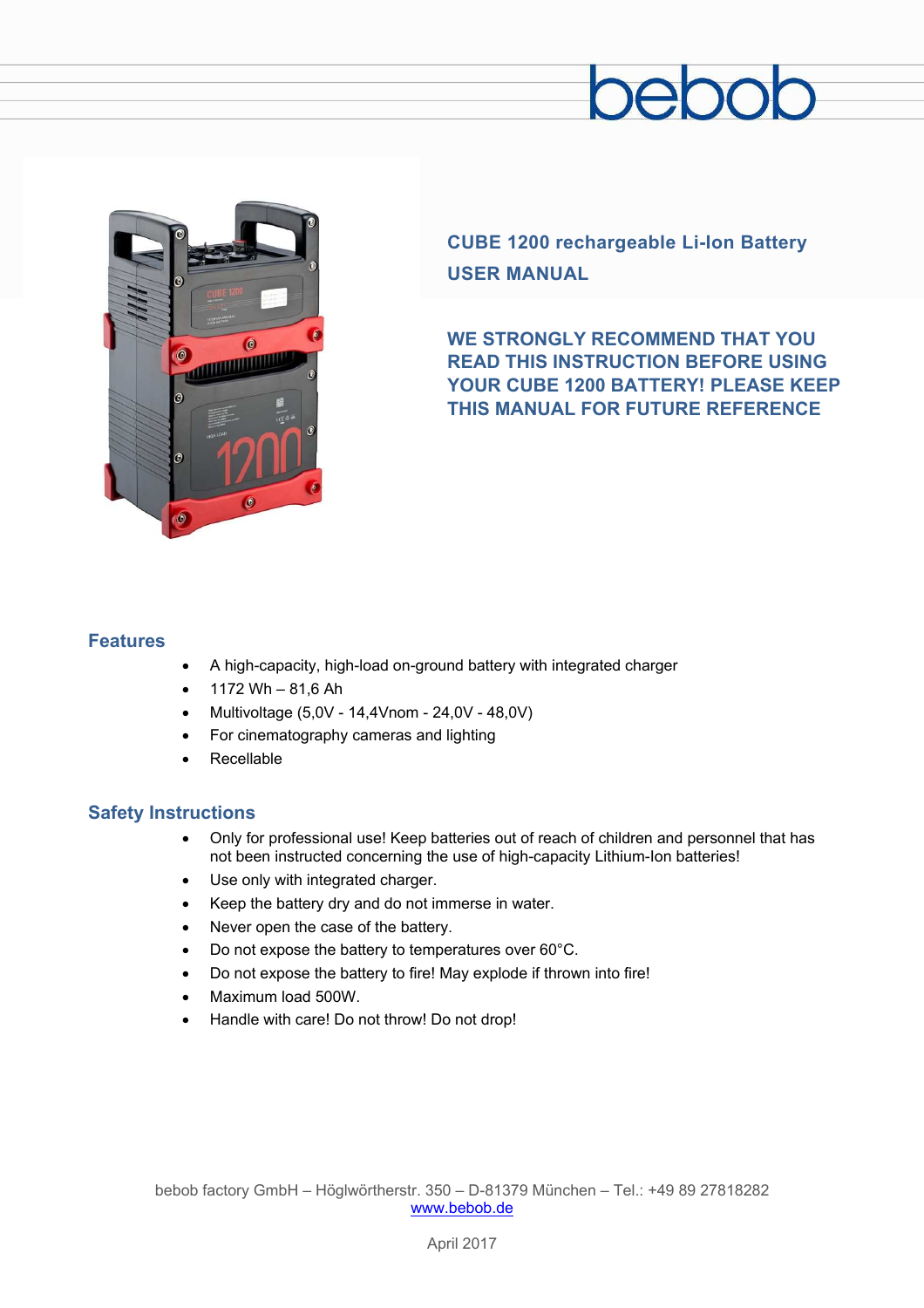### **Charging**

- The bebob CUBE 1200 battery can be charged via the internal charger.
- Charging time  $\sim$  8,5h
- Approximate charging time may vary depending on charger and temperature.
- For optimal performance, the bebob CUBE 1200 should be charged in ambient temperature around 10°C - 30°C.

pebc

- The bebob CUBE 1200 can be recharged in any state of charge.
- Charger input: AC IN 90-240V 50-60Hz
- Input fuse: 1x5AT 1 spare fuse
- Charging current 10A internal

#### **AC Adapter**

- The bebob CUBE 1200 battery can be used as an 150W AC adapter when plugged into AC.
- When the device powered needs more than 150W, the overload gets compensated through the battery until the battery is empty.
- When the device powered needs less than 150W, the free power will be charged into the battery.
- When the AC Adapter is on, the Status led will light green



#### **Discharging**

- 5,0V: 2x USB.1x 2A self-resetting fuse
- 12V (unreg 12 to 16,8V)): 2x XLR4 10A, 1x Twist D-Tap 10A, electronic fuses
- 24V (28,0V+/- 5V adjustable): 2x XLR3 10A, electronic fuses
- 48V (48,0V +/- 3V adjustable): 1x XLR10 10A electronic fuse
- The battery can be used in ambient temperature of  $20^{\circ}$ C to +  $55^{\circ}$ C.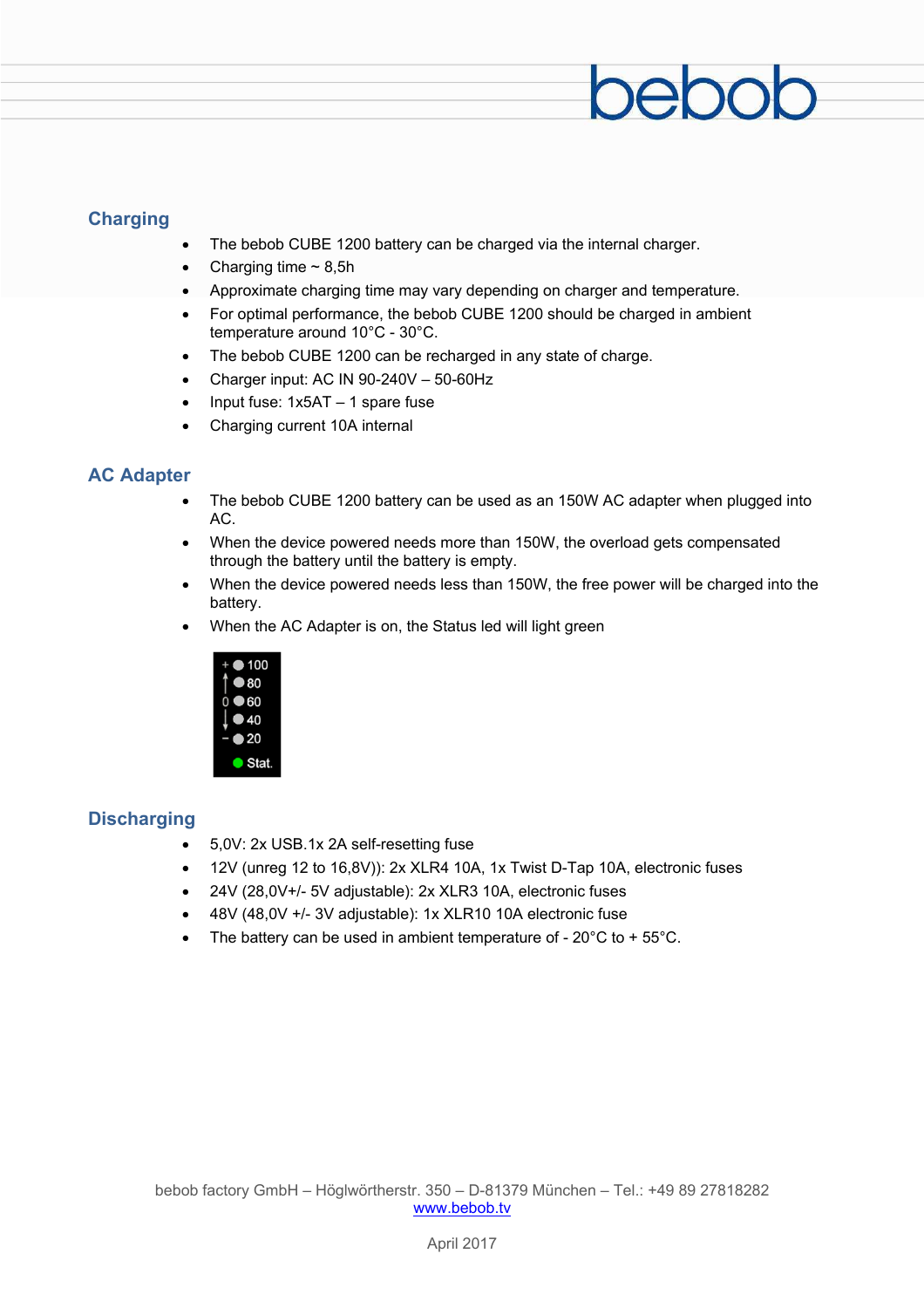### **Status LED**

Status LED lights up for 3 seconds after switch off:



- green: full capacity over 80%
- yellow: between 60% and 80%
- red: under 60%
- Status LED lights green when the CUBE is plugged into AC.

# **Fuel Gauge**



- Five-step LED power indicator
- Flashes while charging
- Lights up while discharging
- Last LED (20%) flashes when the capacity comes under 10%.

# **Outputs LED´s**

- 12V/24V LED light up green when the CUBE is switched ON at 24V.
- 12V/48V LED light up green when the CUBE is switched ON at 48V.
- 12V/24V/48V LED are off when the CUBE is switched OFF.
- 12V/24V/48V LED turn first yellow and then red after 5s when overloaded (more than 10A). The output is locked. Remove or reduce load!
- 24V/48V LED flash red when the internal temperature of the CUBE reaches 90°C. 24V/48V output is locked. Remove or reduce load!

#### **Storage**

- Storage temperature range is 20°C to + 35°C (<85% humidity).
- To store the battery for a long period (longer than 4 weeks), the battery should be charged between 50% and 75%. The battery should be recharged every 4 weeks.
- After storage some self-discharge will occur. Before re-use it is advisable to fully recharge the battery.

#### **Warranty**

- The CUBE 1200 is covered by a 2 years unconditional warranty on all parts, except the cells.
- The cells are covered by a 2 year warranty, for 80% of the original capacity.
- For warranty issues, or if you have any additional questions, please contact the appropriate bebob distributor listed at www.bebob.tv.

bebob factory GmbH – Höglwörtherstr. 350 – D-81379 München – Tel.: +49 89 27818282 www.bebob.tv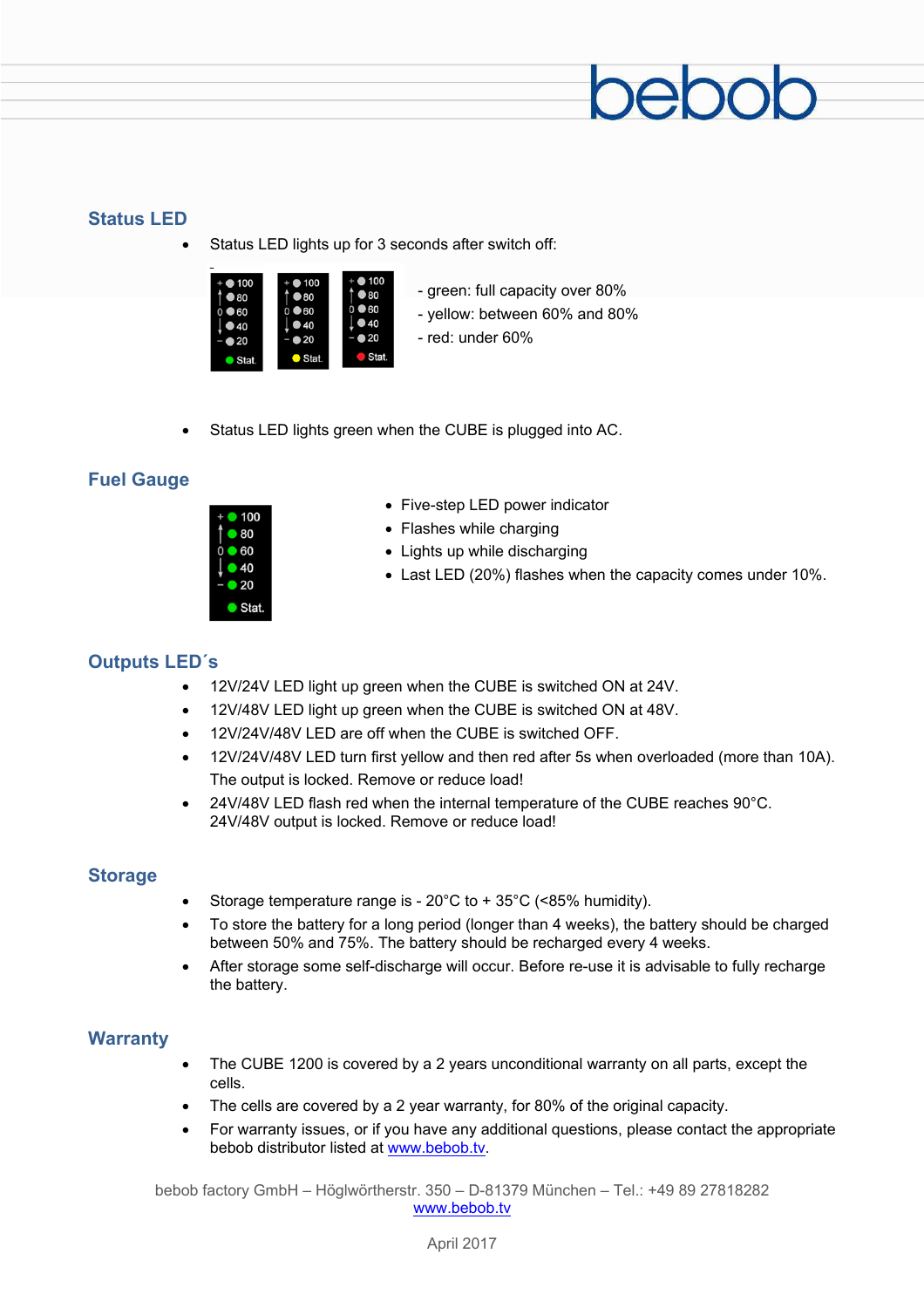

# **Voltage Selection**

Main Switch on Position OFF: No Voltages available



Main Switch on Position 24V: 5, 12 and 24V Voltage available



Main Switch on Position 48V: 5, 12 and 48V available

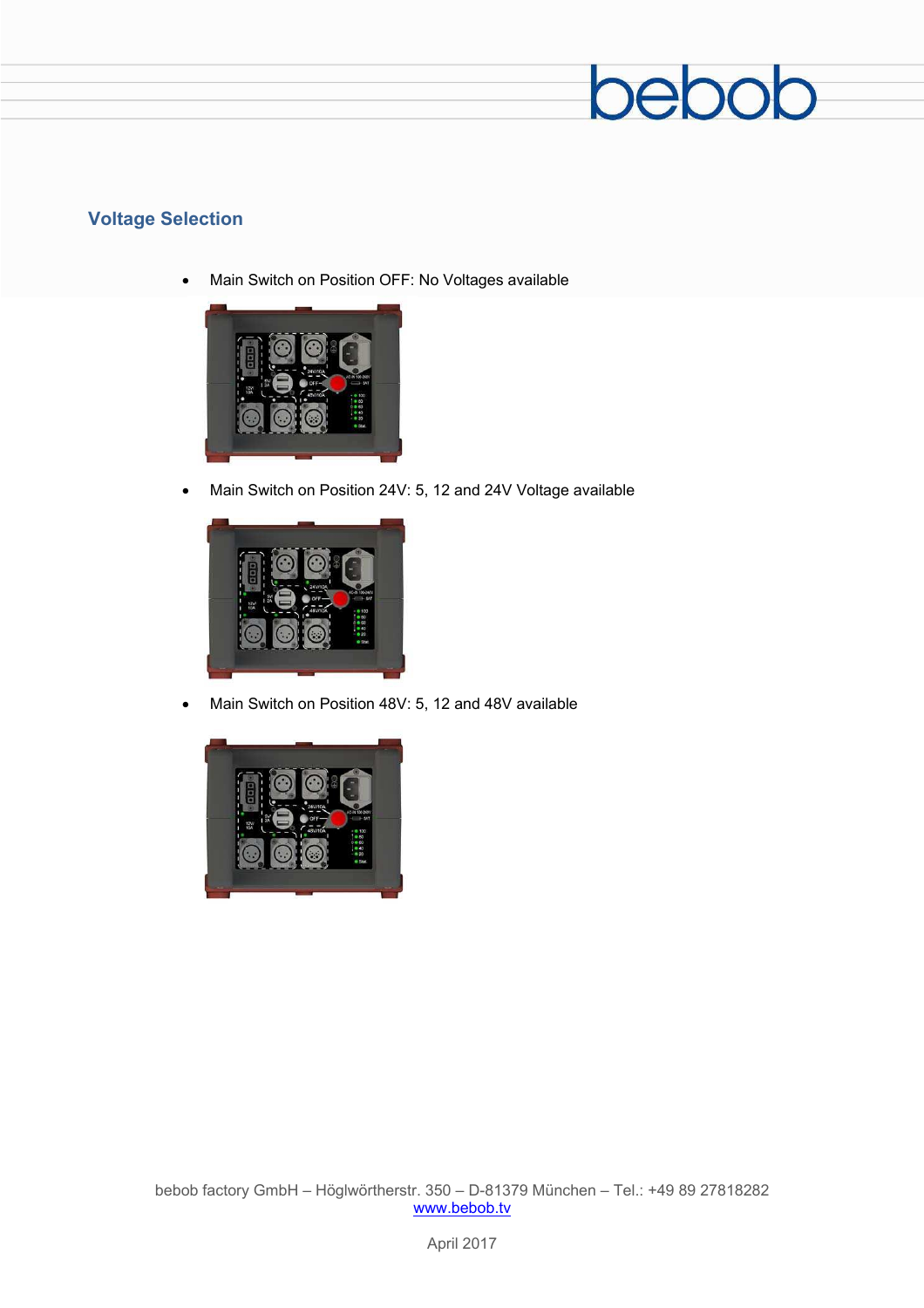# bebob

# **Voltage Setting**

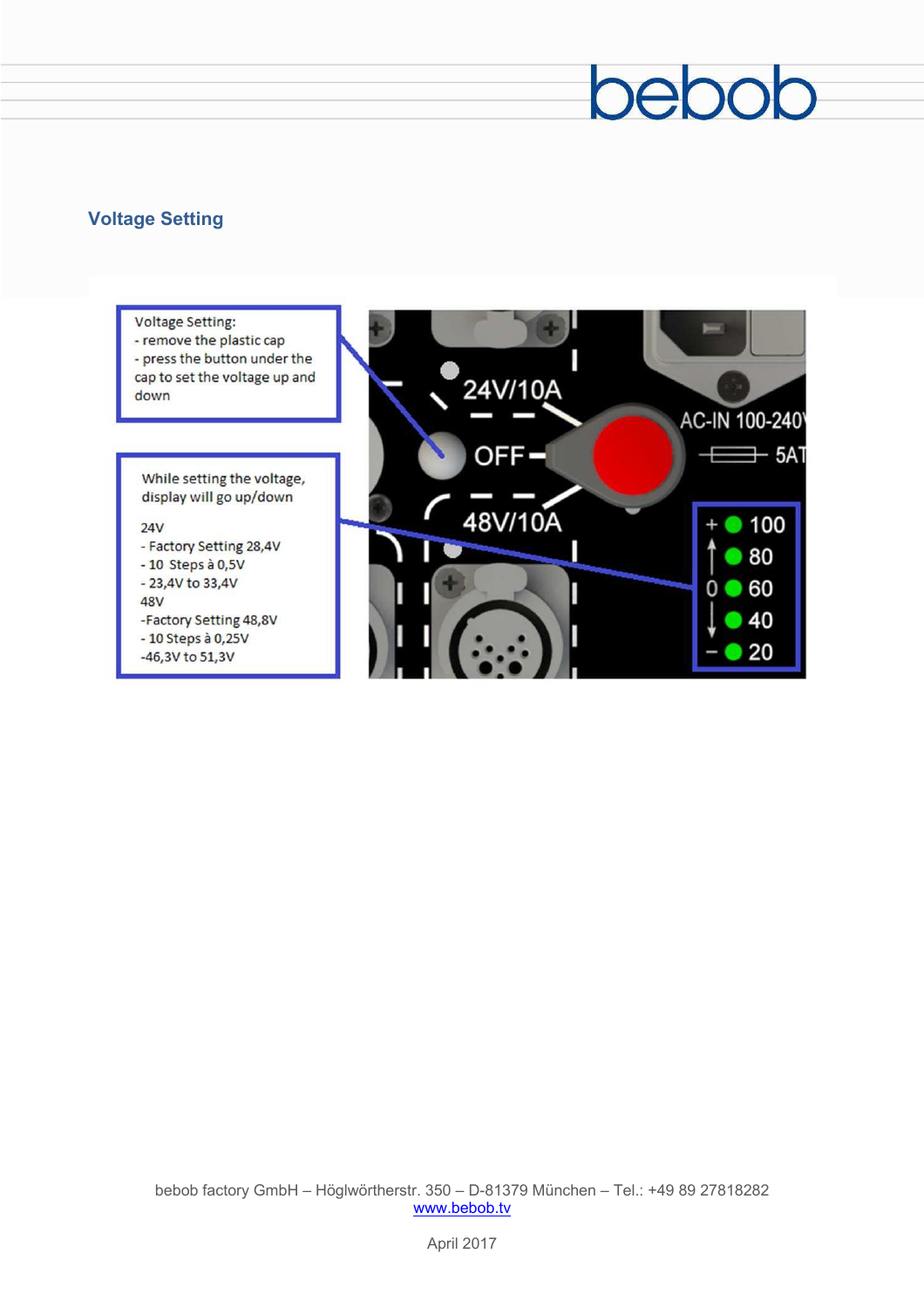# **Specifications**

| Model                        | <b>CUBE 1200</b>                                                                                                                                                   |
|------------------------------|--------------------------------------------------------------------------------------------------------------------------------------------------------------------|
| Capacity                     | 1172 Wh - 81,6 Ah                                                                                                                                                  |
| Voltage                      | 5,0V DC<br>14,4V DC (12,0V to 16,8V unreg.)<br>28,0V DC (adjustable +/-5V)<br>48,0V DC (adjustable +/-3V)                                                          |
| Cells                        | Lithium-Ion Trimix HL made in Japan                                                                                                                                |
| Max. Discharge Power         | 500W                                                                                                                                                               |
| <b>Fuel Gauge</b>            | 5-Step LED                                                                                                                                                         |
| <b>Status</b>                | Green: Full Capacity over 80%                                                                                                                                      |
|                              | Yellow: Full Capacity between 60 and 80%<br>Red: Full Capacity under 60%                                                                                           |
| Weight                       | 8,95 Kg                                                                                                                                                            |
| Dimensions (WXHXD)           | 208x356x167mm                                                                                                                                                      |
| Charger                      | Integrated                                                                                                                                                         |
| Charging time                | 8,5 Hours                                                                                                                                                          |
| <b>Operating Temp. Range</b> | Charge: + $10^{\circ}$ C ~ + $30^{\circ}$ C recommended<br>Discharge:- $20^{\circ}$ C ~ + $55^{\circ}$ C<br>Storage:- $20^{\circ}$ C ~ + 35 $^{\circ}$ C (<85% RH) |

bebob